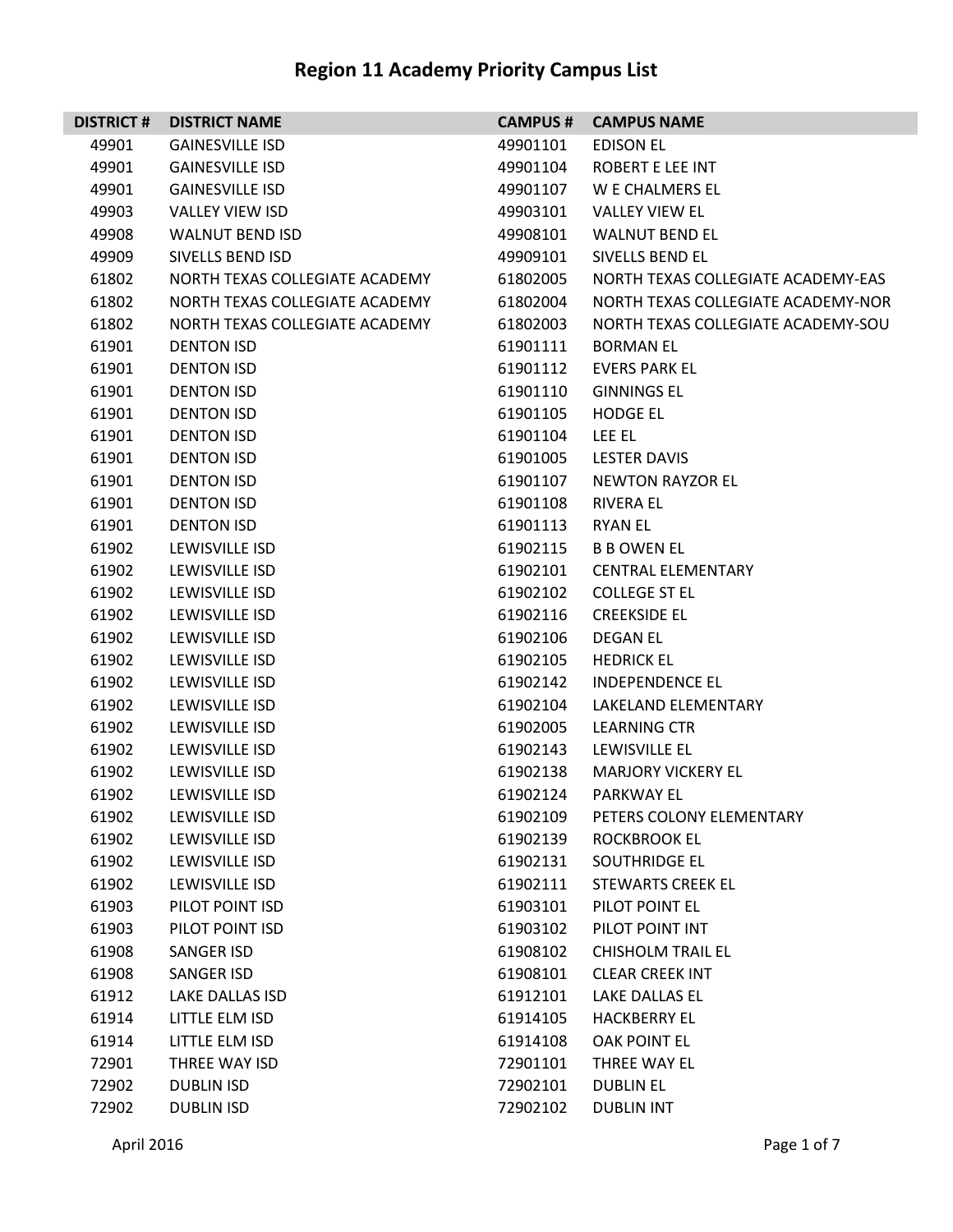| <b>DISTRICT #</b> | <b>DISTRICT NAME</b>    | <b>CAMPUS #</b>      | <b>CAMPUS NAME</b>        |
|-------------------|-------------------------|----------------------|---------------------------|
| 72903             | STEPHENVILLE ISD        | 72903101             | <b>CENTRAL EL</b>         |
| 72903             | <b>STEPHENVILLE ISD</b> | 72903102             | <b>CHAMBERLIN EL</b>      |
| 72909             | LINGLEVILLE ISD         | 72909001             | LINGLEVILLE SCHOOL        |
| 111901            | <b>GRANBURY ISD</b>     | 111901104            | EMMA ROBERSON EL          |
| 111901            | <b>GRANBURY ISD</b>     | 111901108            | JOHN AND LYNN BRAWNER INT |
| 111901            | <b>GRANBURY ISD</b>     | 111901107            | MAMBRINO SCHOOL           |
| 111901            | <b>GRANBURY ISD</b>     | 111901105            | <b>NETTIE BACCUS EL</b>   |
| 126901            | <b>ALVARADO ISD</b>     | 126901102            | ALVARADO EL-NORTH         |
| 126901            | ALVARADO ISD            | 126901101            | ALVARADO EL-SOUTH         |
| 126901            | ALVARADO ISD            |                      | 126901104 ALVARADO INT    |
| 126901            | ALVARADO ISD            | 126901103 LILLIAN EL |                           |
| 126902            | <b>BURLESON ISD</b>     | 126902110            | ANN BROCK EL AT OAK GROVE |
| 126902            | <b>BURLESON ISD</b>     | 126902105            | <b>JACK TAYLOR EL</b>     |
| 126902            | <b>BURLESON ISD</b>     | 126902103            | <b>MOUND EL</b>           |
| 126902            | <b>BURLESON ISD</b>     | 126902104            | NORWOOD EL                |
| 126903            | <b>CLEBURNE ISD</b>     | 126903101            | ADAMS EL                  |
| 126903            | <b>CLEBURNE ISD</b>     | 126903102            | COLEMAN EL                |
| 126903            | <b>CLEBURNE ISD</b>     | 126903109            | <b>COOKE EL</b>           |
| 126903            | <b>CLEBURNE ISD</b>     | 126903104            | IRVING EL                 |
| 126903            | <b>CLEBURNE ISD</b>     | 126903103            | <b>MARTI EL</b>           |
| 126903            | <b>CLEBURNE ISD</b>     |                      | 126903111 SANTA FE EL     |
| 126905            | <b>JOSHUA ISD</b>       | 126905103            | A G ELDER EL              |
| 126905            | <b>JOSHUA ISD</b>       | 126905106            | <b>CADDO GROVE EL</b>     |
| 126905            | <b>JOSHUA ISD</b>       | 126905101            | H D STAPLES EL            |
| 126905            | <b>JOSHUA ISD</b>       | 126905105            | PLUM CREEK EL             |
| 126906            | <b>KEENE ISD</b>        | 126906101            | KEENE EL                  |
| 126907            | RIO VISTA ISD           | 126907101            | RIO VISTA EL              |
| 126908            | <b>VENUS ISD</b>        | 126908101            | <b>VENUS EL</b>           |
| 126908            | <b>VENUS ISD</b>        | 126908102            | <b>VENUS PRI</b>          |
| 126911            | <b>GODLEY ISD</b>       | 126911101 GODLEY EL  |                           |
| 126911            | <b>GODLEY ISD</b>       | 126911042            | <b>GODLEY INT</b>         |
| 182902            | <b>GRAFORD ISD</b>      | 182902101            | <b>GRAFORD EL</b>         |
| 182903            | MINERAL WELLS ISD       | 182903103            | <b>HOUSTON EL</b>         |
| 182903            | MINERAL WELLS ISD       | 182903104            | <b>LAMAR EL</b>           |
| 182903            | MINERAL WELLS ISD       | 182903105            | <b>TRAVIS EL</b>          |
| 182904            | SANTO ISD               | 182904101            | <b>SANTO EL</b>           |
| 182905            | STRAWN ISD              | 182905001            | <b>STRAWN SCHOOL</b>      |
| 182906            | PALO PINTO ISD          | 182906101            | PALO PINTO EL             |
| 184901            | POOLVILLE ISD           | 184901101            | POOLVILLE EL              |
| 184902            | <b>SPRINGTOWN ISD</b>   | 184902109            | <b>GOSHEN CREEK EL</b>    |
| 184902            | <b>SPRINGTOWN ISD</b>   | 184902106            | <b>SPRINGTOWN EL</b>      |
| 184902            | <b>SPRINGTOWN ISD</b>   | 184902108            | <b>SPRINGTOWN INT</b>     |
| 184902            | <b>SPRINGTOWN ISD</b>   | 184902107            | SPRINGTOWN RENO EL        |
| 184903            | <b>WEATHERFORD ISD</b>  | 184903110            | <b>IKARD EL</b>           |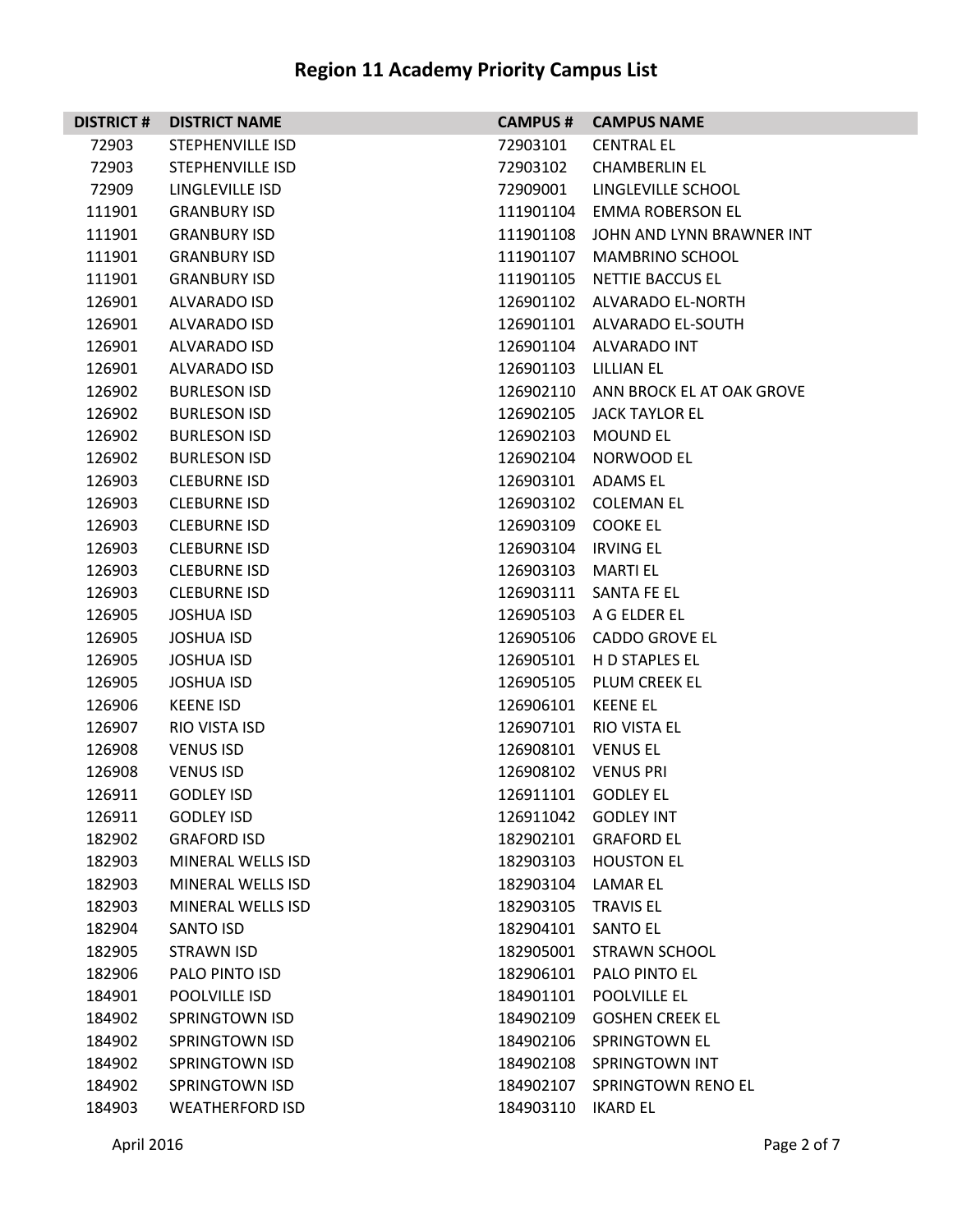| <b>DISTRICT#</b> | <b>DISTRICT NAME</b>               |                     | <b>CAMPUS # CAMPUS NAME</b>                  |
|------------------|------------------------------------|---------------------|----------------------------------------------|
| 184903           | <b>WEATHERFORD ISD</b>             | 184903109 SEGUIN EL |                                              |
| 184903           | <b>WEATHERFORD ISD</b>             |                     | 184903103 WRIGHT EL                          |
| 213901           | <b>GLEN ROSE ISD</b>               |                     | 213901101 GLEN ROSE EL                       |
| 220811           | EAST FORT WORTH MONTESSORI ACADEMY |                     | 220811101 EAST FORT WORTH MONTESSORI ACADEMY |
| 220811           | EAST FORT WORTH MONTESSORI ACADEMY |                     | 220811102 THE OLIVE TREE MONTESSORI ACADEMY  |
| 220815           | CHAPEL HILL ACADEMY                |                     | 220815101 CHAPEL HILL ACADEMY                |
| 220901           | <b>ARLINGTON ISD</b>               | 220901161 ADAMS EL  |                                              |
| 220901           | <b>ARLINGTON ISD</b>               | 220901124 AMOS EL   |                                              |
| 220901           | <b>ARLINGTON ISD</b>               |                     | 220901160 ANDERSON EL                        |
| 220901           | <b>ARLINGTON ISD</b>               |                     | 220901149 ASHWORTH EL                        |
| 220901           | <b>ARLINGTON ISD</b>               |                     | 220901132 ATHERTON EL                        |
| 220901           | <b>ARLINGTON ISD</b>               |                     | 220901141 BEBENSEE EL                        |
| 220901           | <b>ARLINGTON ISD</b>               |                     | 220901158 BECKHAM EL                         |
| 220901           | <b>ARLINGTON ISD</b>               | 220901101 BERRY EL  |                                              |
| 220901           | <b>ARLINGTON ISD</b>               |                     | 220901102 BLANTON EL                         |
| 220901           | <b>ARLINGTON ISD</b>               | 220901147 BRYANT EL |                                              |
| 220901           | <b>ARLINGTON ISD</b>               | 220901155 BURGIN EL |                                              |
| 220901           | <b>ARLINGTON ISD</b>               |                     | 220901150 CROUCH EL                          |
| 220901           | <b>ARLINGTON ISD</b>               | 220901103 CROW EL   |                                              |
| 220901           | <b>ARLINGTON ISD</b>               | 220901125 DUNN EL   |                                              |
| 220901           | <b>ARLINGTON ISD</b>               | 220901142 ELLIS EL  |                                              |
| 220901           | <b>ARLINGTON ISD</b>               |                     | 220901143 FARRELL EL                         |
| 220901           | <b>ARLINGTON ISD</b>               |                     | 220901136 FITZGERALD EL                      |
| 220901           | <b>ARLINGTON ISD</b>               | 220901126 FOSTER EL |                                              |
| 220901           | <b>ARLINGTON ISD</b>               |                     | 220901119 GOODMAN EL                         |
| 220901           | <b>ARLINGTON ISD</b>               | 220901153 HALE EL   |                                              |
| 220901           | <b>ARLINGTON ISD</b>               | 220901121 JOHNS EL  |                                              |
| 220901           | <b>ARLINGTON ISD</b>               |                     | 220901163 JONES FINE ARTS / DUAL LANGUAGE AC |
| 220901           | <b>ARLINGTON ISD</b>               | 220901128           | KEY EL                                       |
| 220901           | <b>ARLINGTON ISD</b>               | 220901157 KNOX EL   |                                              |
| 220901           | <b>ARLINGTON ISD</b>               | 220901151           | <b>LARSON EL</b>                             |
| 220901           | <b>ARLINGTON ISD</b>               | 220901135           | <b>MILLER EL</b>                             |
| 220901           | <b>ARLINGTON ISD</b>               | 220901131           | <b>MORTON EL</b>                             |
| 220901           | <b>ARLINGTON ISD</b>               | 220901162           | <b>PATRICK EL</b>                            |
| 220901           | <b>ARLINGTON ISD</b>               | 220901154           | <b>PEARCY EL</b>                             |
| 220901           | <b>ARLINGTON ISD</b>               | 220901120           | POPE EL                                      |
| 220901           | <b>ARLINGTON ISD</b>               | 220901109           | <b>RANKIN EL</b>                             |
| 220901           | <b>ARLINGTON ISD</b>               | 220901159           | <b>REMYNSE EL</b>                            |
| 220901           | <b>ARLINGTON ISD</b>               | 220901110           | <b>ROARK EL</b>                              |
| 220901           | <b>ARLINGTON ISD</b>               | 220901122           | ROQUEMORE EL                                 |
| 220901           | <b>ARLINGTON ISD</b>               | 220901134           | <b>SHERROD EL</b>                            |
| 220901           | <b>ARLINGTON ISD</b>               | 220901123           | <b>SHORT EL</b>                              |
| 220901           | <b>ARLINGTON ISD</b>               | 220901111           | SOUTH DAVIS EL                               |
| 220901           | <b>ARLINGTON ISD</b>               | 220901112           | <b>SPEER EL</b>                              |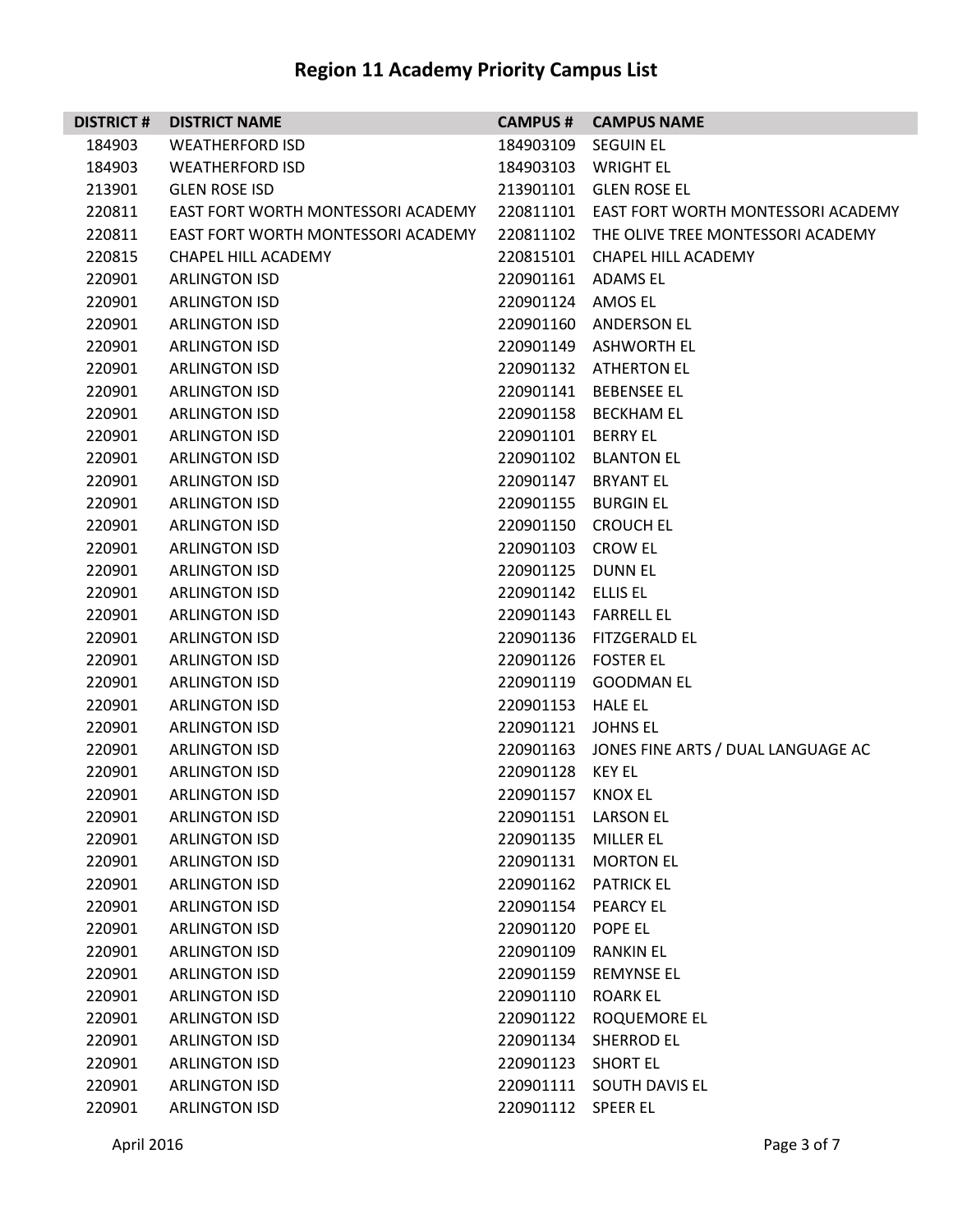| <b>DISTRICT#</b> | <b>DISTRICT NAME</b>  |                    | <b>CAMPUS # CAMPUS NAME</b>                  |
|------------------|-----------------------|--------------------|----------------------------------------------|
| 220901           | <b>ARLINGTON ISD</b>  |                    | 220901140 STARRETT EL                        |
| 220901           | <b>ARLINGTON ISD</b>  | 220901113 SWIFT EL |                                              |
| 220901           | <b>ARLINGTON ISD</b>  |                    | 220901114 THORNTON EL                        |
| 220901           | <b>ARLINGTON ISD</b>  | 220901148 WEBB EL  |                                              |
| 220901           | <b>ARLINGTON ISD</b>  | 220901152 WEST EL  |                                              |
| 220901           | <b>ARLINGTON ISD</b>  |                    | 220901145 WILLIAMS EL                        |
| 220901           | <b>ARLINGTON ISD</b>  |                    | 220901116 WIMBISH EL                         |
| 220902           | <b>BIRDVILLE ISD</b>  |                    | 220902116 ACADEMY AT CARRIE F THOMAS         |
| 220902           | <b>BIRDVILLE ISD</b>  |                    | 220902105 ALLIENE MULLENDORE EL              |
| 220902           | BIRDVILLE ISD         |                    | 220902101 BIRDVILLE EL                       |
| 220902           | BIRDVILLE ISD         |                    | 220902102 DAVID E SMITH EL                   |
| 220902           | <b>BIRDVILLE ISD</b>  |                    | 220902117 FOSTER VILLAGE EL                  |
| 220902           | <b>BIRDVILLE ISD</b>  |                    | 220902114 GRACE E HARDEMAN EL                |
| 220902           | <b>BIRDVILLE ISD</b>  |                    | 220902112 HOLIDAY HEIGHTS EL                 |
| 220902           | <b>BIRDVILLE ISD</b>  |                    | 220902104 JACK C BINION EL                   |
| 220902           | <b>BIRDVILLE ISD</b>  |                    | 220902119 JOHN D SPICER EL                   |
| 220902           | <b>BIRDVILLE ISD</b>  |                    | 220902109 MAJOR CHENEY EL AT SOUTH BIRDVILLE |
| 220902           | <b>BIRDVILLE ISD</b>  |                    | 220902110 O H STOWE EL                       |
| 220902           | BIRDVILLE ISD         |                    | 220902106 RICHLAND EL                        |
| 220902           | BIRDVILLE ISD         |                    | 220902103 W T FRANCISCO EL                   |
| 220902           | BIRDVILLE ISD         |                    | 220902113 WATAUGA EL                         |
| 220902           | <b>BIRDVILLE ISD</b>  |                    | 220902111 WEST BIRDVILLE EL                  |
| 220904           | <b>EVERMAN ISD</b>    | 220904101          | <b>BISHOP EL</b>                             |
| 220904           | <b>EVERMAN ISD</b>    |                    | 220904105 DAN POWELL INT                     |
| 220904           | EVERMAN ISD           | 220904102 E RAY EL |                                              |
| 220904           | EVERMAN ISD           |                    | 220904104 HOMMEL EL                          |
| 220904           | EVERMAN ISD           |                    | 220904106 JOHN AND POLLY TOWNLEY EL          |
| 220904           | <b>EVERMAN ISD</b>    |                    | 220904042 ROY JOHNSON SIXTH GRADE CAMPUS     |
| 220904           | <b>EVERMAN ISD</b>    |                    | 220904103 SOUDER EL                          |
| 220905           | <b>FORT WORTH ISD</b> |                    | 220905153 A M PATE EL                        |
| 220905           | <b>FORT WORTH ISD</b> | 220905220          | ALICE D CONTRERAS                            |
| 220905           | <b>FORT WORTH ISD</b> | 220905188          | ATWOOD MCDONALD EL                           |
| 220905           | <b>FORT WORTH ISD</b> | 220905206          | <b>BILL J ELLIOTT EL</b>                     |
| 220905           | FORT WORTH ISD        | 220905225          | <b>BONNIE BRAE</b>                           |
| 220905           | <b>FORT WORTH ISD</b> | 220905104          | <b>BOULEVARD HEIGHTS</b>                     |
| 220905           | <b>FORT WORTH ISD</b> | 220905163          | <b>BRUCE SHULKEY EL</b>                      |
| 220905           | <b>FORT WORTH ISD</b> | 220905107          | <b>BURTON HILL EL</b>                        |
| 220905           | <b>FORT WORTH ISD</b> | 220905110          | <b>CARROLL PEAK EL</b>                       |
| 220905           | FORT WORTH ISD        | 220905111          | CARTER PARK EL                               |
| 220905           | <b>FORT WORTH ISD</b> | 220905223          | <b>CESAR CHAVEZ PRI</b>                      |
| 220905           | <b>FORT WORTH ISD</b> | 220905148          | <b>CHARLES NASH EL</b>                       |
| 220905           | <b>FORT WORTH ISD</b> | 220905127          | <b>CHRISTENE C MOSS EL</b>                   |
| 220905           | <b>FORT WORTH ISD</b> |                    | 220905222 CLIFFORD DAVIS EL                  |
| 220905           | <b>FORT WORTH ISD</b> | 220905117          | COMO EL                                      |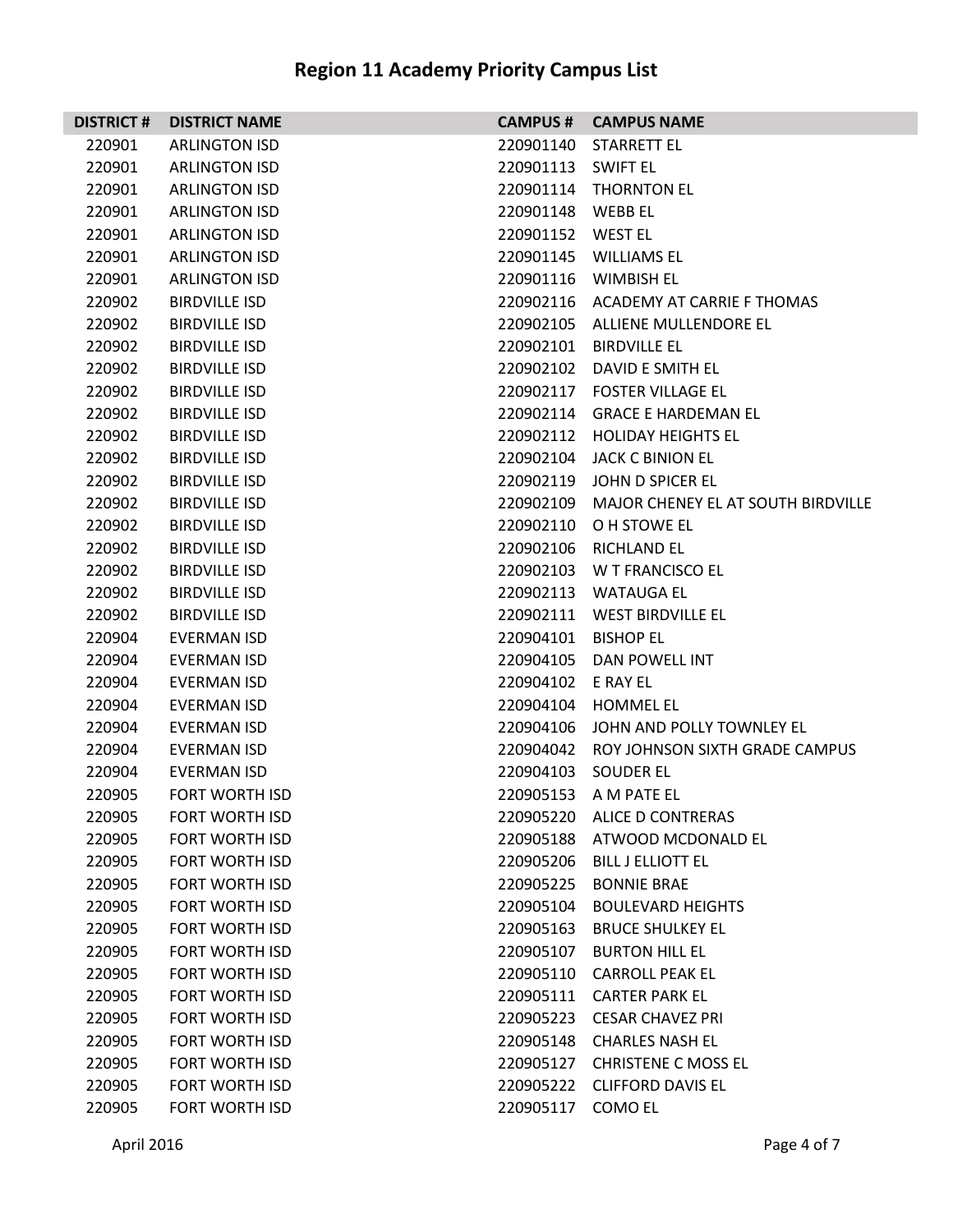| <b>DISTRICT#</b> | <b>DISTRICT NAME</b>  |           | <b>CAMPUS # CAMPUS NAME</b>     |
|------------------|-----------------------|-----------|---------------------------------|
| 220905           | <b>FORT WORTH ISD</b> | 220905063 | <b>COMO MONTESSORI</b>          |
| 220905           | <b>FORT WORTH ISD</b> |           | 220905119 DAGGETT EL            |
| 220905           | FORT WORTH ISD        | 220905194 | <b>DAGGETT MONTESSORI</b>       |
| 220905           | FORT WORTH ISD        |           | 220905186 DAVID K SELLARS EL    |
| 220905           | FORT WORTH ISD        |           | 220905121 DE ZAVALA EL          |
| 220905           | FORT WORTH ISD        |           | 220905122 DIAMOND HILL EL       |
| 220905           | <b>FORT WORTH ISD</b> |           | 220905227 DOLORES HUERTA EL     |
| 220905           | <b>FORT WORTH ISD</b> |           | 220905126 EAST HANDLEY EL       |
| 220905           | FORT WORTH ISD        |           | 220905125 EASTERN HILLS EL      |
| 220905           | FORT WORTH ISD        |           | 220905209 EDWARD BRISCOE EL     |
| 220905           | FORT WORTH ISD        |           | 220905115 GEORGE CLARKE EL      |
| 220905           | <b>FORT WORTH ISD</b> |           | 220905132 GLEN PARK EL          |
| 220905           | FORT WORTH ISD        |           | 220905134 GREENBRIAR EL         |
| 220905           | FORT WORTH ISD        |           | 220905130 HARLEAN BEAL EL       |
| 220905           | FORT WORTH ISD        |           | 220905118 HAZEL HARVEY PEACE EL |
| 220905           | FORT WORTH ISD        |           | 220905138 HELBING EL            |
| 220905           | <b>FORT WORTH ISD</b> |           | 220905137 HUBBARD EL            |
| 220905           | FORT WORTH ISD        |           | 220905217 IM TERRELL EL         |
| 220905           | FORT WORTH ISD        |           | 220905187 JT STEVENS EL         |
| 220905           | FORT WORTH ISD        |           | 220905129 JOHN T WHITE EL       |
| 220905           | FORT WORTH ISD        |           | 220905139 KIRKPATRICK EL        |
| 220905           | <b>FORT WORTH ISD</b> |           | 220905219 LOWERY ROAD           |
| 220905           | FORT WORTH ISD        |           | 220905157 LUELLA MERRETT EL     |
| 220905           | FORT WORTH ISD        |           | 220905154 ML PHILLIPS EL        |
| 220905           | FORT WORTH ISD        |           | 220905114 MANUEL JARA EL        |
| 220905           | FORT WORTH ISD        |           | 220905124 MAUDE I LOGAN EL      |
| 220905           | <b>FORT WORTH ISD</b> |           | 220905160 MAUDRIE WALTON EL     |
| 220905           | <b>FORT WORTH ISD</b> | 220905143 | <b>MCRAE EL</b>                 |
| 220905           | FORT WORTH ISD        |           | 220905141 MEADOWBROOK EL        |
| 220905           | <b>FORT WORTH ISD</b> | 220905224 | <b>MG ELLIS</b>                 |
| 220905           | <b>FORT WORTH ISD</b> | 220905144 | MITCHELL BOULEVARD EL           |
| 220905           | <b>FORT WORTH ISD</b> | 220905146 | MOORE M H EL                    |
| 220905           | <b>FORT WORTH ISD</b> | 220905147 | <b>MORNINGSIDE EL</b>           |
| 220905           | <b>FORT WORTH ISD</b> | 220905151 | <b>NATHA HOWELL EL</b>          |
| 220905           | <b>FORT WORTH ISD</b> | 220905149 | <b>NORTH HI MOUNT EL</b>        |
| 220905           | <b>FORT WORTH ISD</b> | 220905150 | <b>OAKHURST EL</b>              |
| 220905           | <b>FORT WORTH ISD</b> | 220905152 | OAKLAWN EL                      |
| 220905           | <b>FORT WORTH ISD</b> | 220905165 | RICHARD J WILSON EL             |
| 220905           | <b>FORT WORTH ISD</b> | 220905190 | RIVERSIDE APPLIED LRN CTR       |
| 220905           | <b>FORT WORTH ISD</b> | 220905131 | <b>ROSEMONT PARK EL</b>         |
| 220905           | FORT WORTH ISD        | 220905120 | RUFINO MENDOZA SR EL            |
| 220905           | <b>FORT WORTH ISD</b> | 220905123 | S S DILLOW EL                   |
| 220905           | <b>FORT WORTH ISD</b> | 220905162 | SAGAMORE HILL EL                |
| 220905           | FORT WORTH ISD        |           | 220905161 SAM ROSEN EL          |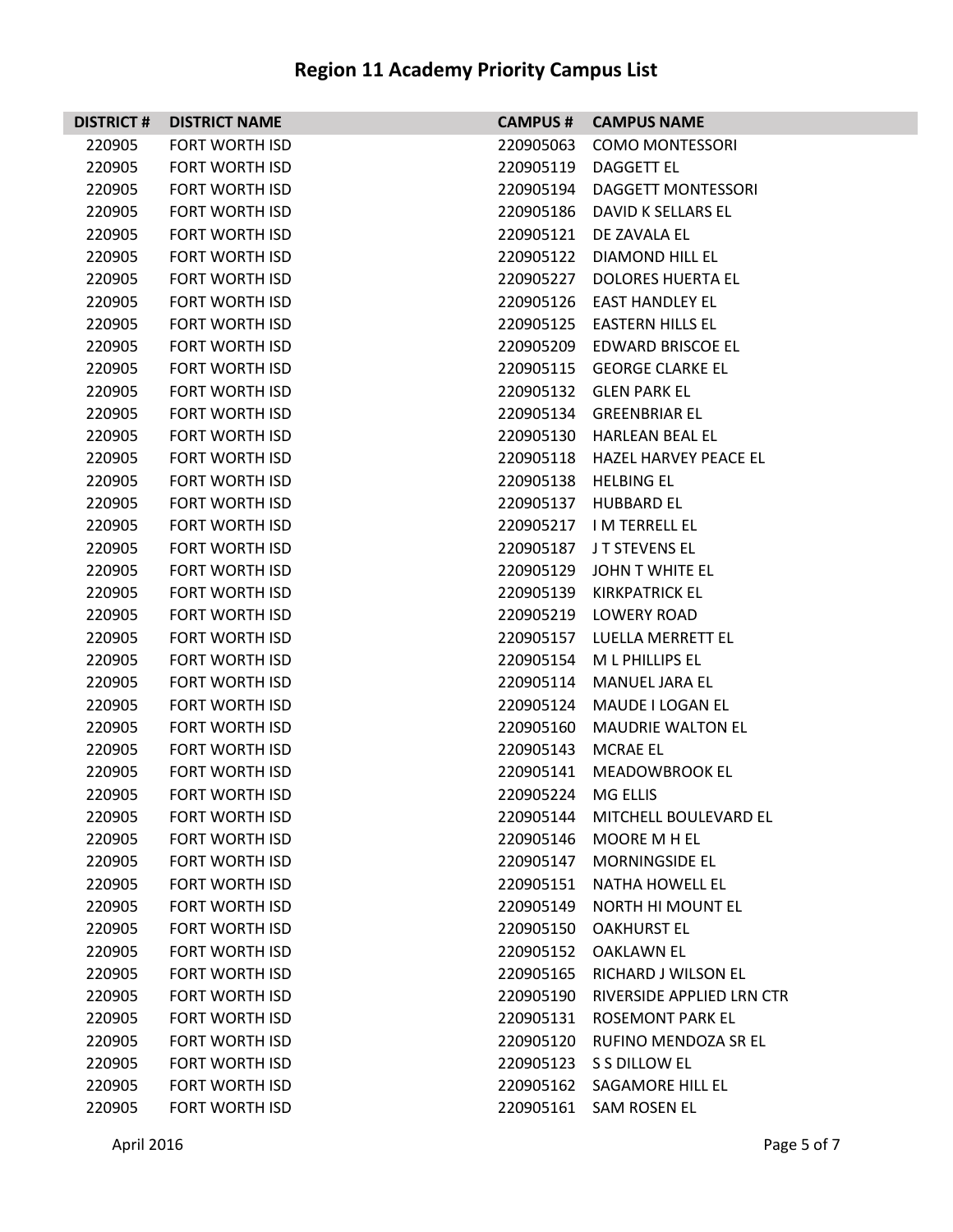| <b>DISTRICT#</b> | <b>DISTRICT NAME</b>             |           | <b>CAMPUS # CAMPUS NAME</b>         |
|------------------|----------------------------------|-----------|-------------------------------------|
| 220905           | <b>FORT WORTH ISD</b>            |           | 220905226 SEMINARY HILLS PARK EL    |
| 220905           | <b>FORT WORTH ISD</b>            |           | 220905166 SOUTH HI MOUNT EL         |
| 220905           | <b>FORT WORTH ISD</b>            |           | 220905167 SOUTH HILLS EL            |
| 220905           | <b>FORT WORTH ISD</b>            |           | 220905168 SPRINGDALE EL             |
| 220905           | <b>FORT WORTH ISD</b>            |           | 220905169 SUNRISE - MCMILLAN EL     |
| 220905           | <b>FORT WORTH ISD</b>            |           | 220905208 TA SIMS EL                |
| 220905           | <b>FORT WORTH ISD</b>            |           | 220905135 VAN ZANDT-GUINN EL        |
| 220905           | <b>FORT WORTH ISD</b>            |           | 220905159 VERSIA WILLIAMS EL        |
| 220905           | <b>FORT WORTH ISD</b>            |           | 220905172 W J TURNER EL             |
| 220905           | <b>FORT WORTH ISD</b>            |           | 220905133 W M GREEN EL              |
| 220905           | <b>FORT WORTH ISD</b>            |           | 220905175 WASHINGTON HEIGHTS EL     |
| 220905           | <b>FORT WORTH ISD</b>            |           | 220905176 WAVERLY PARK EL           |
| 220905           | <b>FORT WORTH ISD</b>            |           | 220905105 WEST HANDLEY EL           |
| 220905           | <b>FORT WORTH ISD</b>            |           | 220905177 WESTCLIFF EL              |
| 220905           | <b>FORT WORTH ISD</b>            |           | 220905178 WESTCREEK EL              |
| 220905           | <b>FORT WORTH ISD</b>            |           | 220905180 WESTERN HILLS EL          |
| 220905           | <b>FORT WORTH ISD</b>            |           | 220905221 WESTERN HILLS PRI         |
| 220905           | <b>FORT WORTH ISD</b>            |           | 220905216 WOODWAY EL                |
| 220905           | <b>FORT WORTH ISD</b>            |           | 220905184 WORTH HEIGHTS EL          |
| 220906           | <b>GRAPEVINE-COLLEYVILLE ISD</b> |           | 220906104 TIMBERLINE EL             |
| 220907           | <b>KELLER ISD</b>                |           | 220907111 NORTH RIVERSIDE EL        |
| 220907           | <b>KELLER ISD</b>                |           | 220907103 PARKVIEW EL               |
| 220908           | <b>MANSFIELD ISD</b>             |           | 220908101 ALICE PONDER EL           |
| 220908           | <b>MANSFIELD ISD</b>             |           | 220908106 CHARLOTTE ANDERSON EL     |
| 220908           | <b>MANSFIELD ISD</b>             |           | 220908202 CROSS TIMBERS INT         |
| 220908           | <b>MANSFIELD ISD</b>             |           | 220908109 D P MORRIS EL             |
| 220908           | <b>MANSFIELD ISD</b>             |           | 220908113 ERMA NASH EL              |
| 220908           | <b>MANSFIELD ISD</b>             |           | 220908107 GLENN HARMON EL           |
| 220908           | <b>MANSFIELD ISD</b>             |           | 220908112 IMOGENE GIDEON EL         |
| 220908           | <b>MANSFIELD ISD</b>             | 220908111 | <b>KENNETH DAVIS EL</b>             |
| 220908           | <b>MANSFIELD ISD</b>             | 220908117 | THELMA JONES EL                     |
| 220910           | LAKE WORTH ISD                   | 220910101 | EFFIE MORRIS EL                     |
| 220910           | LAKE WORTH ISD                   |           | 220910104 MARILYN MILLER ELEMENTARY |
| 220910           | <b>LAKE WORTH ISD</b>            | 220910103 | <b>MARINE CREEK EL</b>              |
| 220910           | <b>LAKE WORTH ISD</b>            | 220910043 | N A HOWRY INTERMEDIATE              |
| 220912           | <b>CROWLEY ISD</b>               | 220912101 | <b>BESS RACE EL</b>                 |
| 220912           | <b>CROWLEY ISD</b>               | 220912113 | DAVID L WALKER INT                  |
| 220912           | <b>CROWLEY ISD</b>               | 220912103 | <b>DEER CREEK EL</b>                |
| 220912           | <b>CROWLEY ISD</b>               | 220912109 | J A HARGRAVE EL                     |
| 220912           | <b>CROWLEY ISD</b>               | 220912105 | <b>JACKIE CARDEN EL</b>             |
| 220912           | <b>CROWLEY ISD</b>               | 220912114 | <b>MARY HARRIS INT</b>              |
| 220912           | <b>CROWLEY ISD</b>               | 220912104 | <b>MEADOWCREEK EL</b>               |
| 220912           | <b>CROWLEY ISD</b>               | 220912107 | <b>OAKMONT EL</b>                   |
| 220912           | <b>CROWLEY ISD</b>               | 220912106 | <b>PARKWAY EL</b>                   |